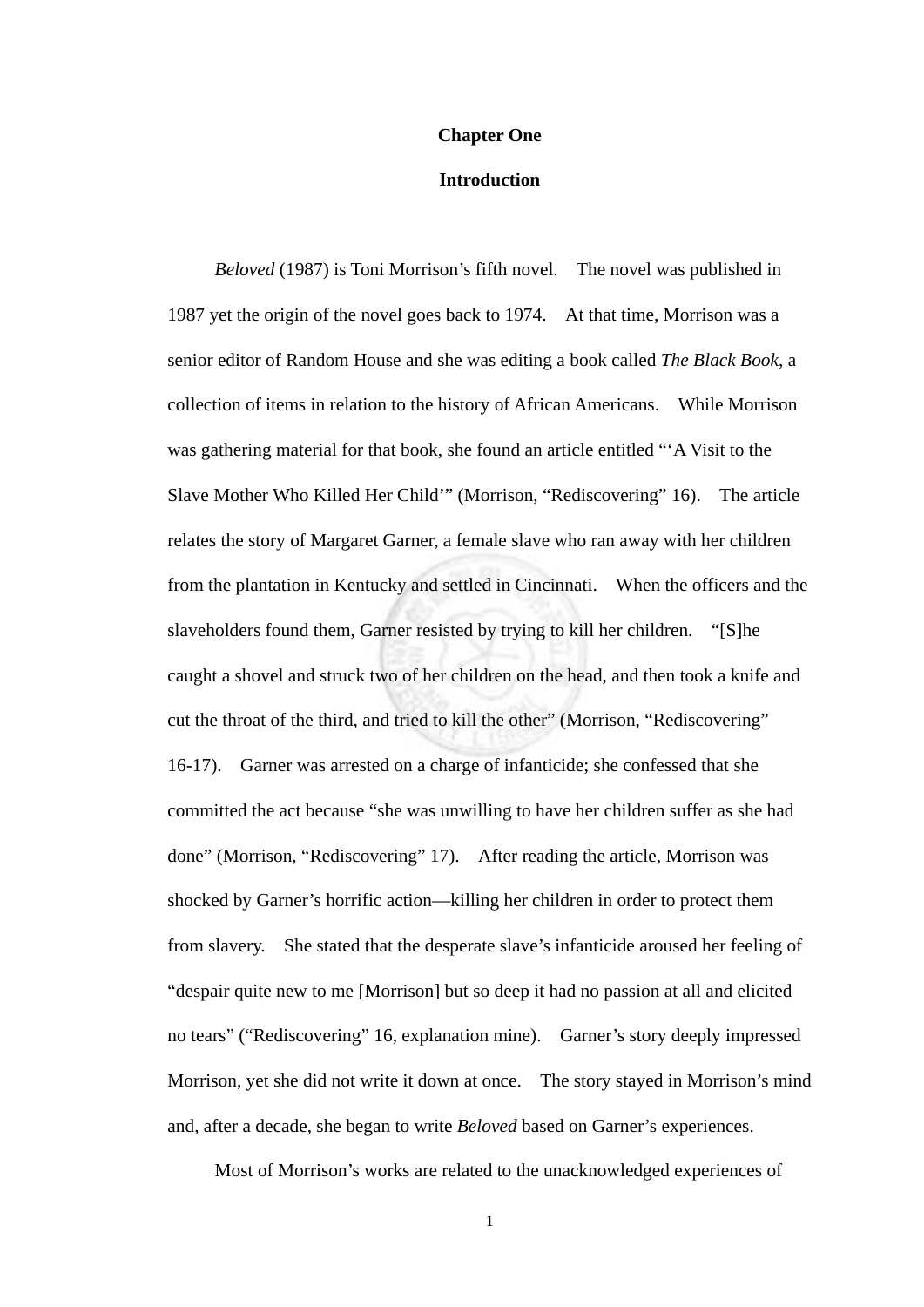African Americans. However, before writing *Beloved*, Morrison hardly dealt with the subject of slavery in her novels. Morrison admits that writing the history of slavery is "a heart-wrenching experience" (Carmean 81) which she tries to shun. In an interview with Bonnie Angelo, Morrison says, "I had this terrible reluctance about dwelling on that era. Then I realized I didn't know anything about it [slavery], really" (48, explanation mine). Being aware of her unfamiliarity with the history of slavery, Morrison writes *Beloved* in order to grasp the details of slavery and to reconnect herself with the black ancestors. The other reason for Morrison to write a novel of slavery is to supplement the traditional slave narratives.<sup>1</sup> Although Morrison considers the traditional slave narratives as her "own literary heritage" ("The Site" 103), she realizes that such narratives "always 'drew a veil' over the shocking and painful incidents of their past, pleading that such things were too terrible to relate" (Matus 104). Morrison points out that the traditional slave narratives "were silent about many things, and they 'forgot' many other things" ("The Site" 110). To "rip that veil" ("The Site" 110) and to recover the silenced voices in the traditional slave narratives, Morrison has to write a novel containing the unspoken stories and representing the horrors of slavery.

Morrison also notices that the discourse of the contemporary black movement, as the traditional slave narratives, does not pay attention to the details of slavery. African Americans are eager to rid themselves of their identity as the victims or the secondary American citizens. They want to "create a new version of history" (Mobley 190) and construct a new identity. Morrison fears that, in order to create

1

<sup>1</sup> According to Frances Foster, the traditional slave narrative is the personal account of "black slaves and ex-slaves of their experiences in slavery and of their efforts to obtain freedom" (3). The traditional slave narratives are written or dictated by the slaves or ex-slaves as their autobiographies.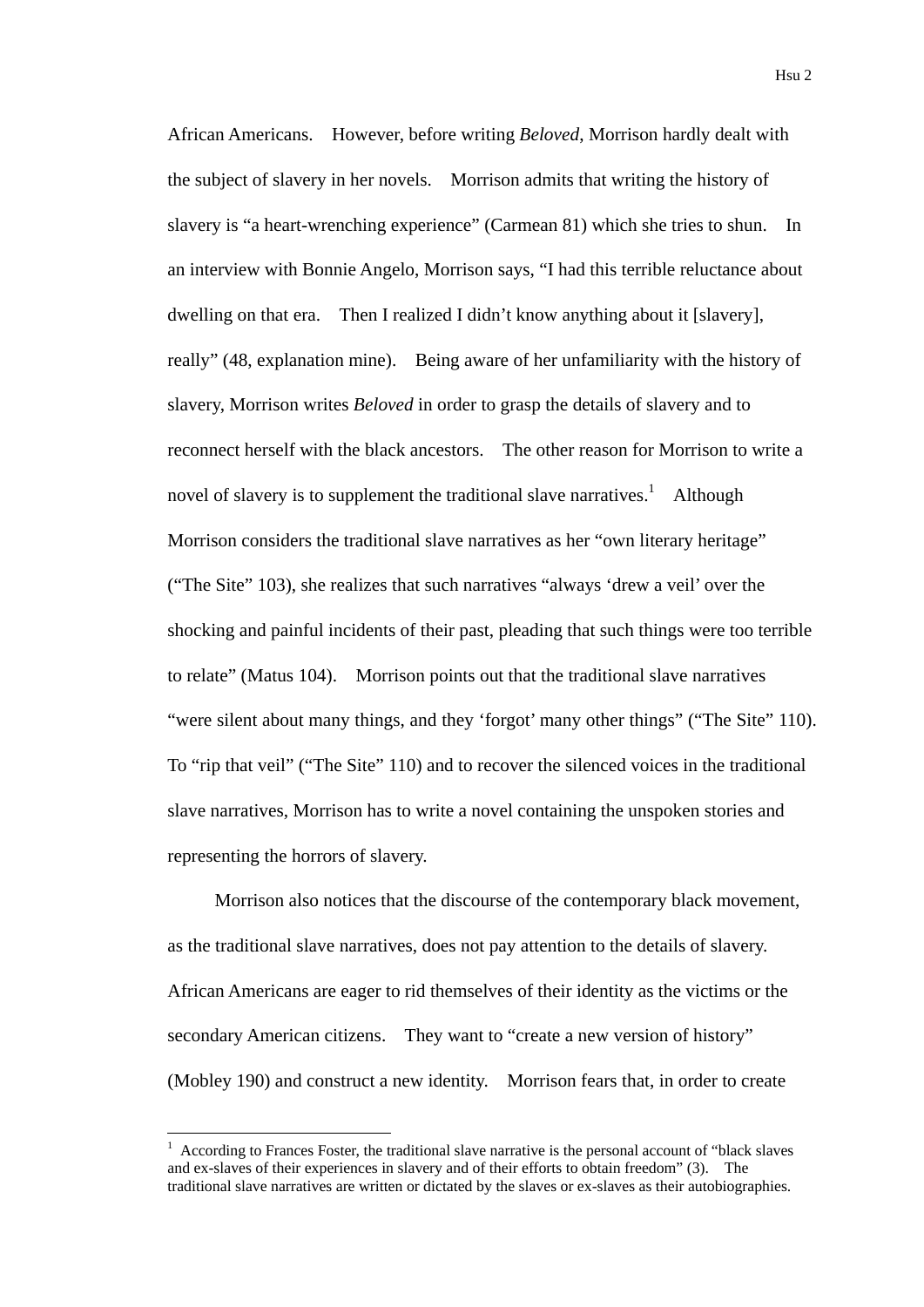the "new," African Americans would abandon the "old," the history of slavery. Morrison indicates that American people often choose to overlook the history of slavery and this intentional neglect has turned into "national amnesia" (Angelo 48). $2$ By writing *Beloved*, Morrison stresses the significance of "the past and a lot of the truth and sustenance that went with it" ("Rediscovering" 14). She reminds her people that the history of slavery is not their burden; it is the heritage which they should not abandon. For African Americans, reading *Beloved* is a process of rediscovering the history they have neglected. And what they learn is not only the horrors of slavery but also the virtues—trust, love, temperance, and kindness—which help their ancestors to endure slavery. As Morrison suggests, rediscovering black history is not a nostalgic action. It is more like digging gold: to find something valuable and to pass it to the next generation:

> The point is not to soak in some warm bath of nostalgia about the good old days—there were none!—but to recognize and rescue those qualities of resistance, excellence and integrity that were so much a part of our past and so useful to us and to the generations of blacks now growing up. ("Rediscovering" 14)

## **I. Critical Reviews of** *Beloved*

1

*Beloved*, as the best seller of Morrison's novels, intrigues both readers and critics. As a hyper-inclusive novel with intricate narratives, *Beloved* invites critics to view it from different perspectives. Since the subject of *Beloved* is the history of

<sup>&</sup>lt;sup>2</sup> When *Beloved* was published, Morrison thought that it would be "the least read" (Angelo 48) of all novels she had written because its subject, the traumatic experiences in slavery, was "about something that the characters don't want to remember, I don't want to remember, black people don't want to remember, white people don't want to remember. I mean, it's national amnesia" (Angelo 48).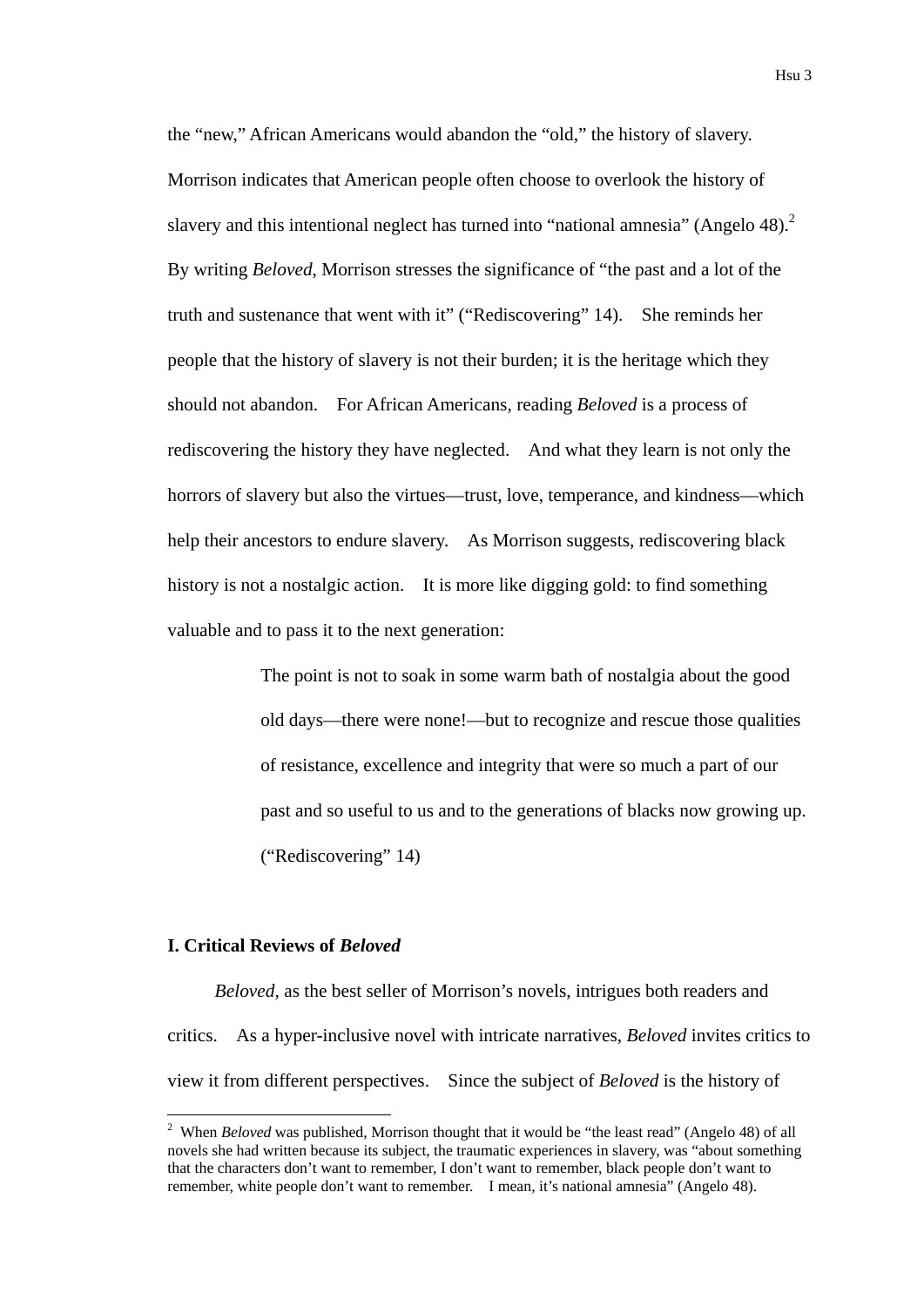slavery, many critics explore the novel from the historical perspective. Caroline Rody refers to *Beloved* as the "historical novel" because Morrison rewrites "the life of the historical figure Margaret Garner" (156). Rody also discusses how Morrison adopts the idea of "rememory" to represent the unspoken history. Some critics discuss the significance of the "ghost" in *Beloved*. David Lawrence compares the baby ghost in the novel with the characters' repressed memories, suggesting that the novel "brings into daylight the 'ghost' that are harbored by memory" (231). Naomi Rand discusses the meaning of the reappearance of the dead daughter, considering it as a threat to the characters (98). Susan Corey in her critical essay talks about "the grotesque in *Beloved*. She lists two opposing qualities of the grotesque, the "positive" grotesque with play and humor, and the "negative" grotesque with fear and terror. Corey demonstrates that in *Beloved* "Morrison establishes a dialectic between these two poles of the grotesque to maintain a tension between the interior and exterior experiences of slavery and between the historical past and the realm of the uncanny" (33). Considering the story of *Beloved* revolves around the relationship between Sethe and her two daughters, Denver and Beloved, many critics ponder on the mother-daughter relation in the novel. Jennifer FitzGerald adopts Melanie Klein's "[t]he pre-Oedipal discourse of object relations psychoanalysis" (672) to analyze the mother-daughter relation between Sethe and Beloved. Stephanie Demetrakopoulos examines motherhood in *Beloved*, arguing that "maternal bond can stunt or even obviate a woman's individuation or sense of self" (69).

Critics view *Beloved* from different perspectives, yet their discussions are often in relation to trauma, memory, and narrative. As Jill Matus points out, Morrison's novels are "powerfully engaged with questions of narrative, memory and trauma" (1).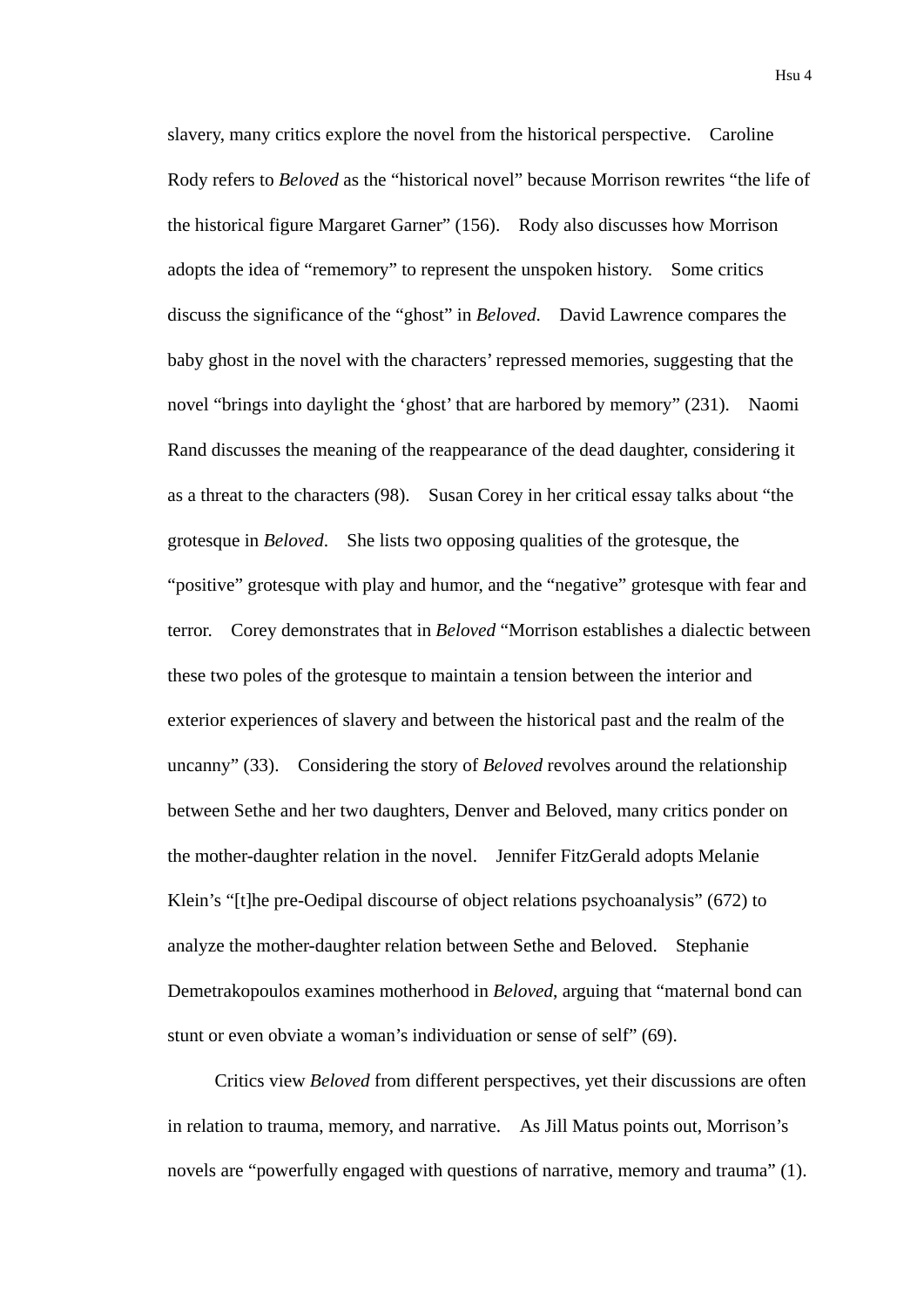Among the three topics, trauma is discussed most frequently. *Beloved* is a story of slavery and, according to Naomi Morgenstern, the story of slavery is "a story of captivity, torture, and sexual violence" (113). Before the main text of the novel, Morrison writes a sentence—"Sixty Million and more"—dedicated to the black people who died in the atrocities of slavery. In slavery, black people are traumatized by all kinds of atrocities. They are captured in Africa, shipped to America, broken up with their family, then sold, exchanged, raped, abused, and humiliated by the slaveholders. These traumatic experiences are represented in *Beloved*. The characters, Sethe and other blacks, are ex-slaves who have undergone the atrocities of slavery and the novel depicts their post-traumatic lives.

Trauma in *Beloved* has long been the focus of critical studies. R. Clifton Spargo compares the characters' trauma with the ghost in the novel, arguing that "the trauma functions rather as a ghost of rationality" because trauma "violently interrupts the present tense of consciousness, occurring for the first time only by being repeated" (114). Spargo points out that, for African Americans, the ghost haunting the occupants in 124 represents the unspoken and unresolved trauma of slavery. J. Brooks Bouson writes a book to discuss trauma in Morrison's novels. She interrelates trauma with the feeling of shame, indicating that Morrison repeatedly stages the scenes of "inter- and intraracial violence and shaming in her novels. She also uses her fiction to aestheticize [. . .] the racial shame and trauma she describes" (18).

Memory is another subject adopted by critics in their discussions of *Beloved*. Critics are interested in this subject because the novel is full of the characters' traumatic memory, which is repressed but repeatedly returns to disturb the characters'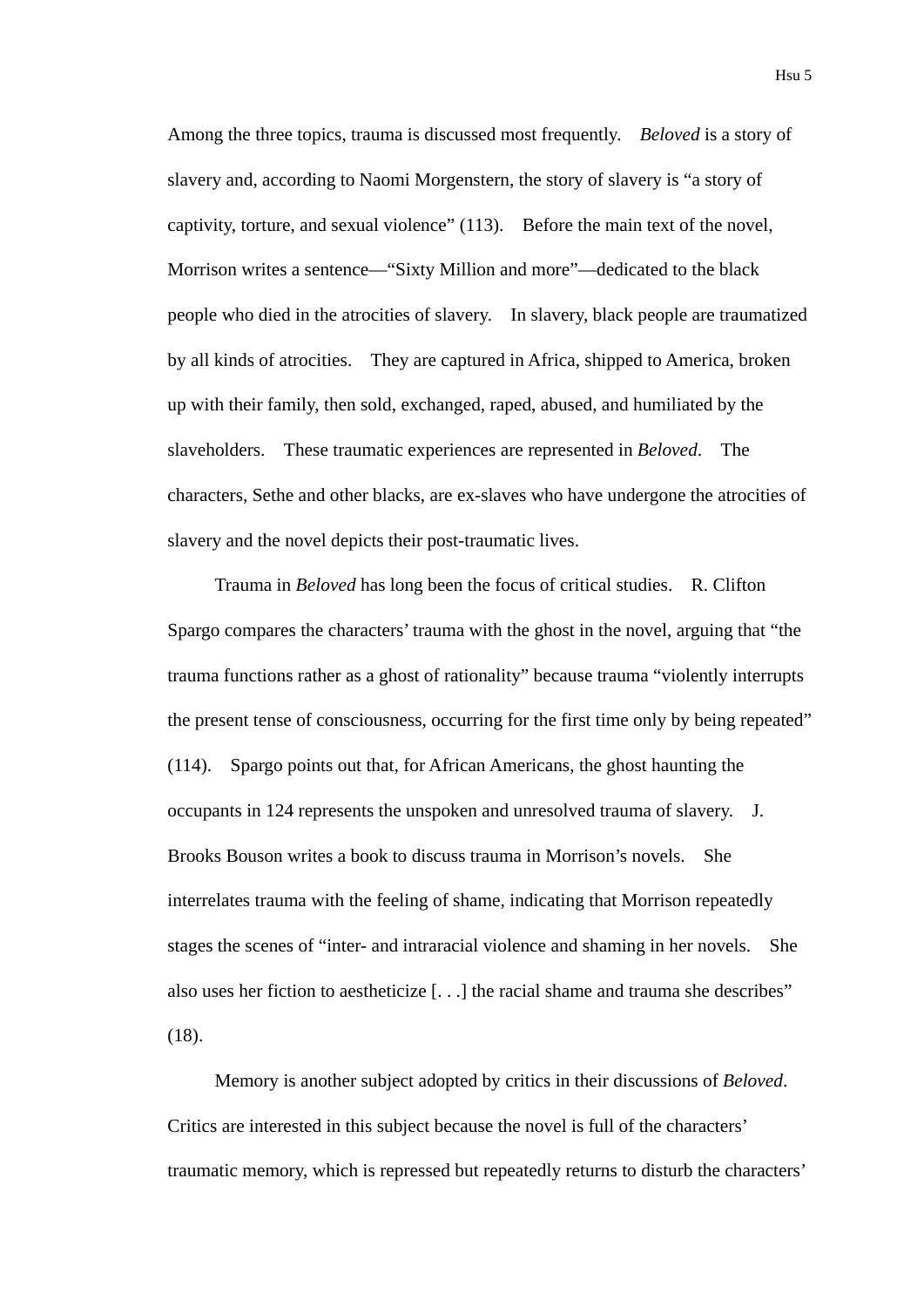Hsu 6

lives. Memory is a significant trope in Morrison's writings. The creation of Morrison's novels often begins with a person, a scene, or a taste living in Morrison's memories. For Morrison, writing novels is "the process by which the recollections of these pieces coalesce into a part [. . .]. Memory, then, no matter how small the piece remembered, demands my respect, my attention, and my trust" ("Memory" 386).

Morrison writes more than one article to discuss the relation between her memories and writings. In "Memory, Creation, and Writing," Morrison states that she depends heavily on memory in her writings for two reasons: One, as mentioned above, memory is the source of her imagination, and two, because she cannot trust "the literature and the sociology of other people to help me [Morrison] know the truth of my own cultural sources" (386). Marilyn Mobley discerns Morrison's intention of writing down the communal memories of the blacks to connect her people with their culture and history. Examining Morrison's use of memory in *Beloved*, she argues that the author uses "the trope of memory" to "revise the genre of the slave narrative and thereby to make the slave experience it inscribes more accessible to contemporary readers. In other words, she used memory as the metaphorical sign of the interior life to explore and represent dimensions of slave life" (191). Mobley also praises Morrison for her success in dramatizing the complex relationship between history and memory in *Beloved*.

The narrative of *Beloved* intrigues critics because of its intricacy. Readers are often bewildered by the shift of voices and tense in the novel. Laurie Vickroy explains that Morrison intentionally writes *Beloved* with such an intricate narrative. What Morrison wants is not to confuse the reader or to show off her writing skills but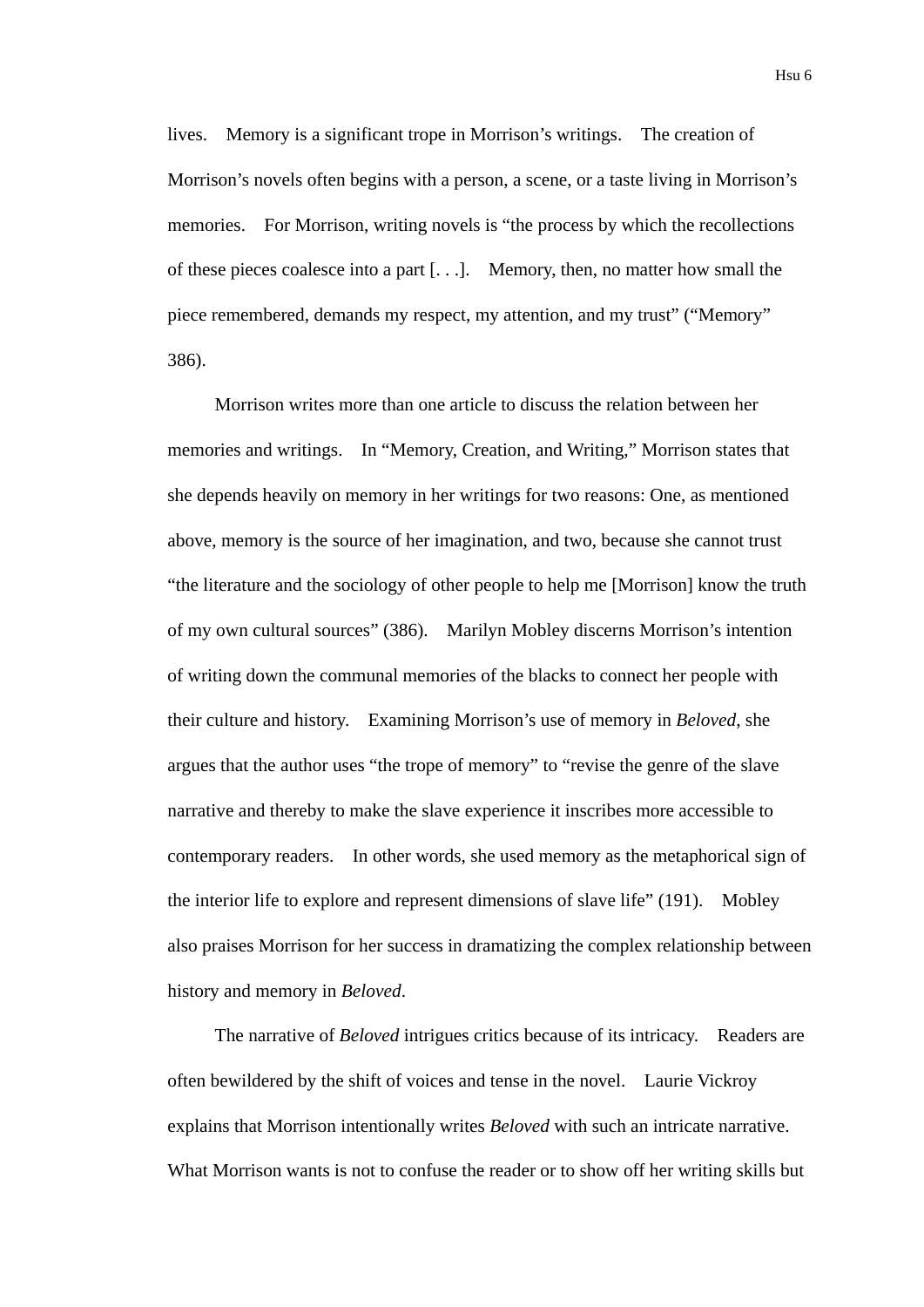to represent the unspeakable trauma:

The narrative in *Beloved* incorporates the gaps, uncertainties, dissociations, and affects that characterize traumatic experience in attempting to re-create the visceral details of living in extraordinary circumstances. Conflicted, unconscious, and uncertain traumatic knowledge takes shape in the narrative through dialogism, fragmentation of memory, repetition, images, transference, dissociation, incongruities, and silence. (Vickroy 178-79)

Morgenstern explores the narrative of *Beloved*, suggesting that its intricacy is like the traumatized subject's "repletion compulsion."<sup>3</sup> She also points out that the trauma narrative in *Beloved*, which guides the reader to re-experience the horrors of slavery, represents a new possibility for the neo-slave narrative  $(104-06)^4$ . As discussed above, one reason for Morrison to write *Beloved* is her discontent with the traditional slave narrative which omits the black's traumatic experiences in slavery. Morgenstern considers that Morrison's dwelling on the horrors of slavery renders the narrative of *Beloved* different from other slave narratives. Bernard Bell also refers to the narrative of *Beloved* as the neo-slave narrative. He asserts that "[s]et in post-Civil-War Cincinnati, *Beloved* is a womanist neo-slave narrative of double consciousness, a postmodern romance that speaks in many compelling voices and on several time levels of the historical rape of black American women and of the resilient spirit of blacks in surviving as a people" (59-60).

1

<sup>&</sup>lt;sup>3</sup> The traumatized subject's repetition compulsion will be discussed in Chapter Four.

<sup>&</sup>lt;sup>4</sup> The definition of the traditional slave narrative has been discussed in note 1. The neo-slave narrative, according to Morgenstern, is "the twentieth-century novel about slavery" (101) which supplements the traditional slave narrative with the testimonies of the horrors of slavery.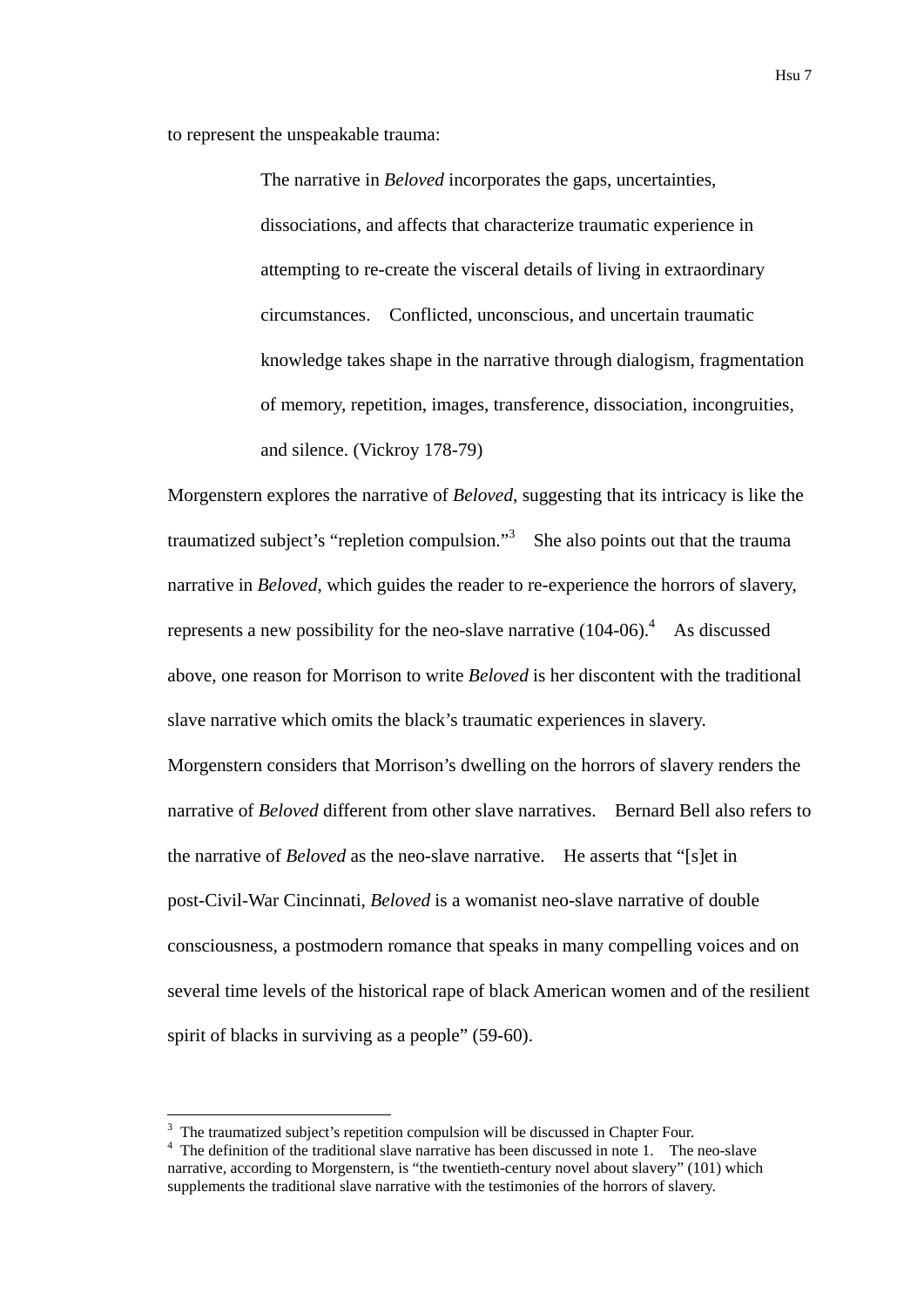## **II. Critical Approaches of the Thesis**

In order to represent an unspeakable story of trauma, Morrison interrelates and interweaves trauma, memory, and narrative in *Beloved*. The plot of the novel is constructed from the characters' narration of memories. The trauma of slavery affects the formation and narration of the characters' memories. Moreover, the traumatized characters' refusals to narrate their traumatic experiences render traumatic memory indelible. Although the relation between trauma, memory, and narrative in the novel is inseparable, critics often discuss only one or two of them. There are also few studies which simply discuss trauma, memory, and narrative in *Beloved* without involving other topics such as history, race, or gender. Differing from those studies, the thesis analyzes the interrelation between trauma, memory, and narrative in *Beloved*. The thesis also lays emphasis on trauma narrative. Trauma narrative is the narrative of traumatic memory. It is constructed from the characteristics of trauma, memory, and narrative. Adopting trauma narrative as the theme of the thesis, the discussion of the thesis connects trauma with memory and narrative, analyzing how the traumatic events affect the traumatized subject's memories and her/his narration of memory. The thesis also reads the intricate narrative in *Beloved* in light of trauma narrative and further discusses the relation between trauma narrative and trauma healing.

The main body of the thesis is divided into three parts. Firstly, in Chapter Two, the discussion intends to clarify the relation between trauma, memory, and narrative and how the three interplay in *Beloved*. The chapter specifically defines memory and trauma, introducing the idea of "narrative memory" by which the subject builds her/his memory system. The chapter adopts the Freudian concept of "pleasure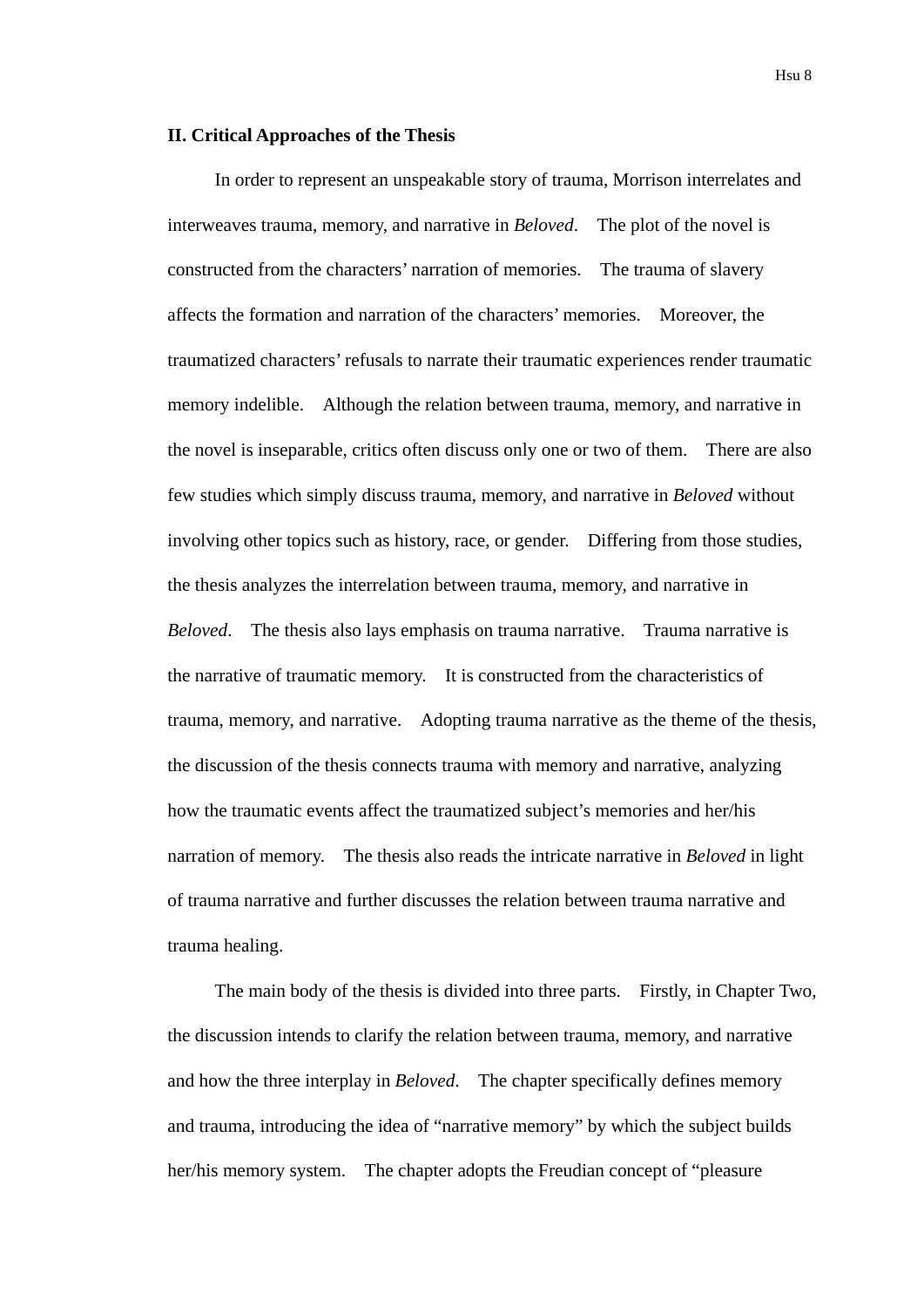principle" to explain the situation of being traumatized and how traumatic memory is formed. Trauma not only affects the building of memory but also disrupts the narration of it. On the one hand, the traumatized subject represses traumatic memory because she/he is unwilling to recollect their traumatic experiences. On the other hand, the traumatized subject cannot clearly convey her/his feelings of being traumatized. As a result, traumatic memory is an unspeakable story and trauma narrative is fragmented and often unintelligible. The chapter tries to demonstrate that the narrative of *Beloved* is hard to follow and understand because it is constructed from the characters' trauma narrative.

The purpose of Chapter Three is to analyze how Morrison tells an unspeakable story in *Beloved*. If the author narrates the characters' traumatic experiences in a linear, explicit way, readers may clearly realize what happens but they cannot appreciate the horrors of slavery and the characters' feelings of being traumatized. In order to represent the characters' unspeakable trauma, Morrison imitates the characteristics of traumatic memory and trauma narrative to create the narrative in *Beloved*. The chapter explores the narrative and enumerates in detail Morrison's narrative strategies. The first instance is the scene of the "involuntary memory" by which the author evokes the characters' repressed memories. The chapter then compares Sethe's movement in the kitchen with her trauma narrative to explicate that trauma narrative is circular because the traumatized subject shows reluctance to dwell on the center of traumatic memory. The chapter also examines the figuration in *Beloved*, analyzing how Morrison adopts the figuration to convey the characters' unspeakable trauma.

Chapter Four lays emphasis on trauma healing and tries to clarify the relation